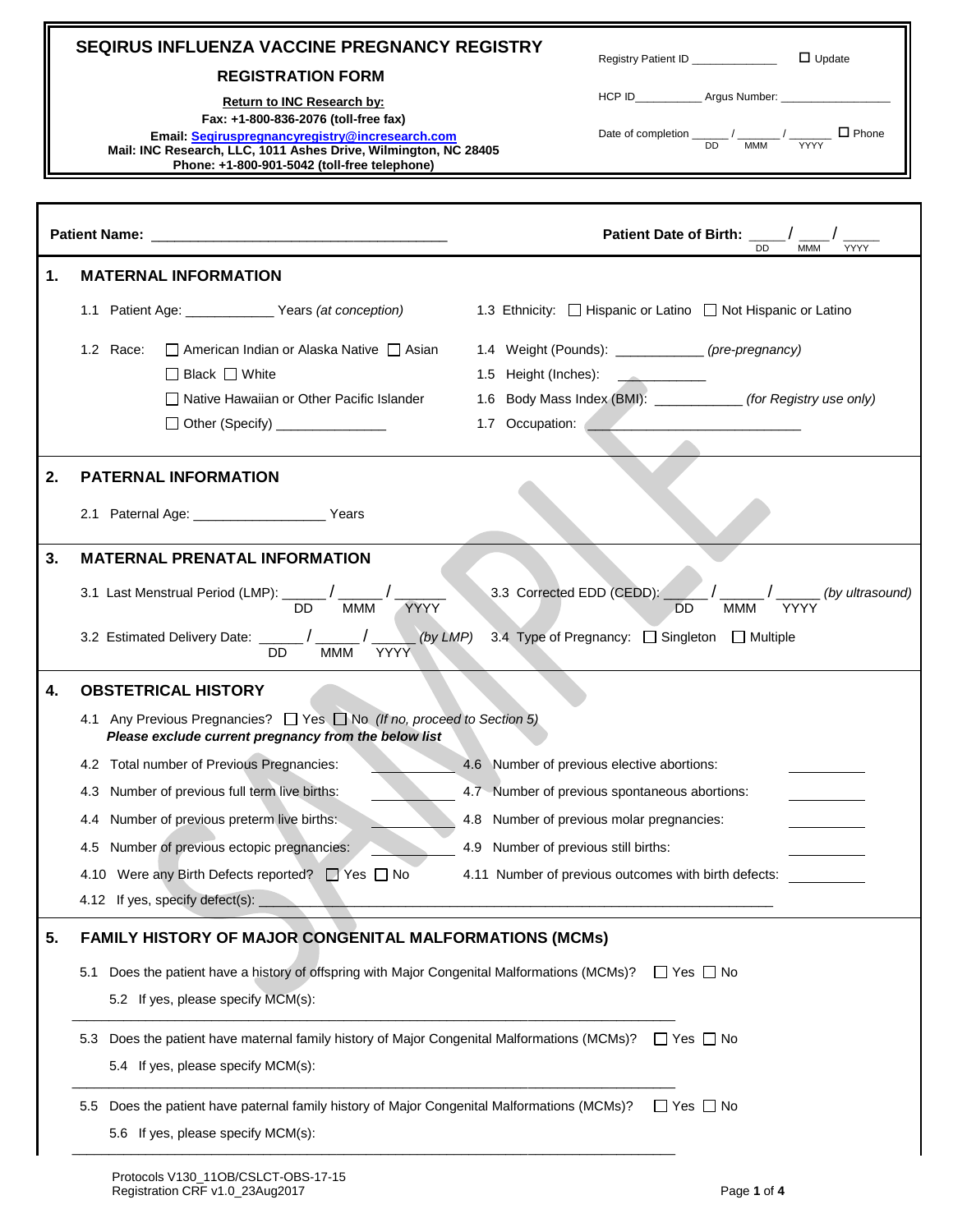# **SEQIRUS INFLUENZA VACCINE PREGNANCY REGISTRY**

### **REGISTRATION FORM**

#### **Return to INC Research by:**

Registry Patient ID \_\_\_\_\_\_\_\_\_\_\_\_\_\_\_\_ □ Update

HCP ID\_\_\_\_\_\_\_\_\_\_\_\_\_\_\_\_ Argus Number:

Date of completion  $\frac{1}{\sqrt{D}}$  /  $\frac{1}{\sqrt{M}}$  /  $\frac{1}{\sqrt{Y'Y'}}$   $\Box$  Phone

**Fax: +1-800-836-2076 (toll-free fax) Email: [Seqiruspregnancyregistry@incresearch.com](mailto:Seqiruspregnancyregistry@incresearch.com) Mail: INC Research, LLC, 1011 Ashes Drive, Wilmington, NC 28405 Phone: +1-800-901-5042 (toll-free telephone)**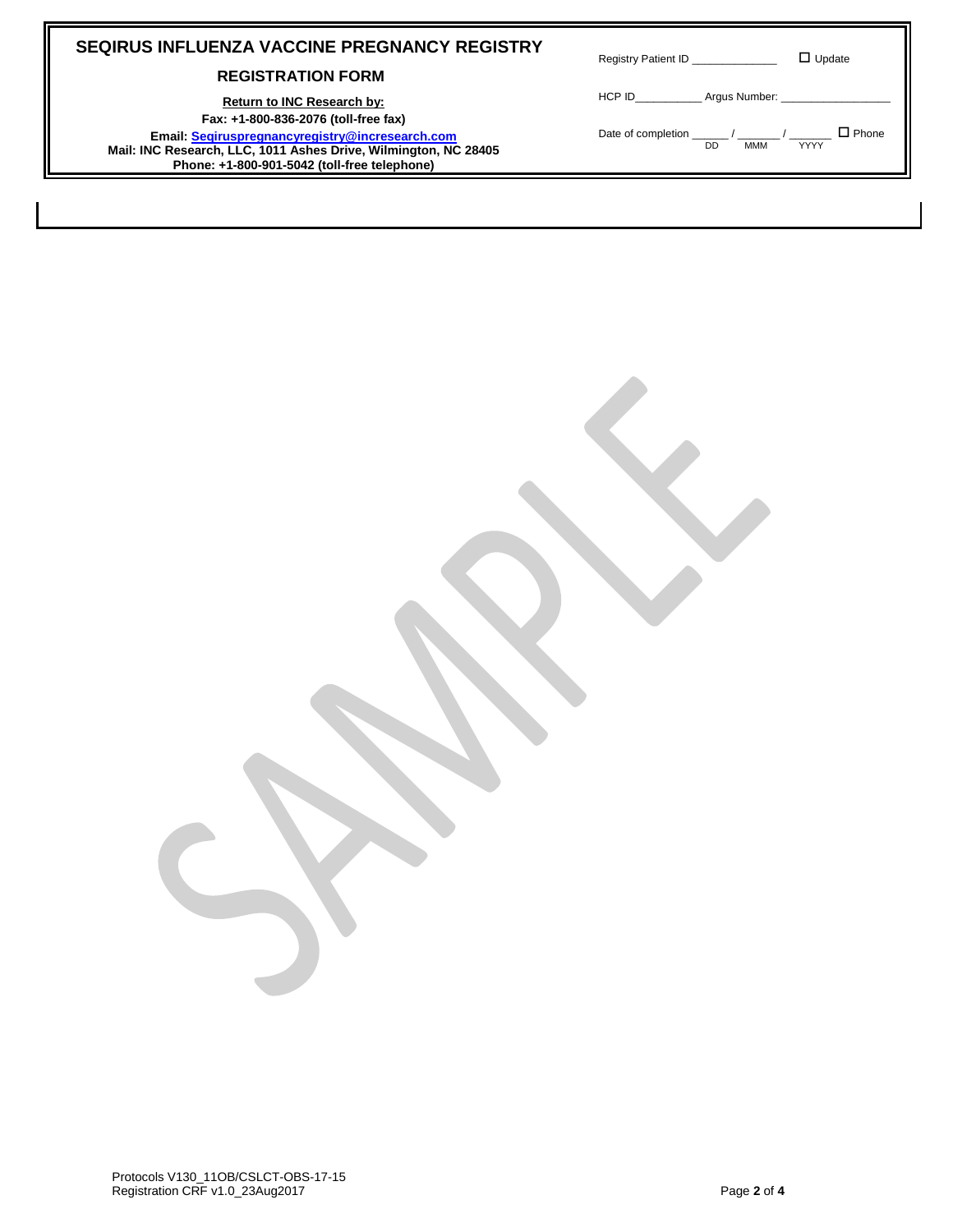|     | SEQIRUS INFLUENZA VACCINE PREGNANCY REGISTRY                                                                                 |                                              |                                                       | Registry Patient ID ____________ | $\Box$ Update                                                                                                                                                                                        |
|-----|------------------------------------------------------------------------------------------------------------------------------|----------------------------------------------|-------------------------------------------------------|----------------------------------|------------------------------------------------------------------------------------------------------------------------------------------------------------------------------------------------------|
|     | <b>REGISTRATION FORM</b>                                                                                                     |                                              |                                                       |                                  |                                                                                                                                                                                                      |
|     | <b>Return to INC Research by:</b>                                                                                            |                                              |                                                       |                                  | HCP ID_______________ Argus Number: ______________                                                                                                                                                   |
|     | Fax: +1-800-836-2076 (toll-free fax)<br>Email: Segiruspregnancyregistry@incresearch.com                                      |                                              |                                                       |                                  | Date of completion $\underline{\hspace{1cm}}$ / $\underline{\hspace{1cm}}$ / $\underline{\hspace{1cm}}$ / $\underline{\hspace{1cm}}$ / $\underline{\hspace{1cm}}$ / $\underline{\hspace{1cm}}$ Phone |
|     | Mail: INC Research, LLC, 1011 Ashes Drive, Wilmington, NC 28405                                                              |                                              |                                                       |                                  |                                                                                                                                                                                                      |
|     |                                                                                                                              | Phone: +1-800-901-5042 (toll-free telephone) |                                                       |                                  |                                                                                                                                                                                                      |
|     |                                                                                                                              |                                              |                                                       |                                  |                                                                                                                                                                                                      |
|     |                                                                                                                              |                                              |                                                       |                                  |                                                                                                                                                                                                      |
|     |                                                                                                                              |                                              |                                                       |                                  |                                                                                                                                                                                                      |
| 6.  | <b>TOBACCO, ALCOHOL &amp; ILLICIT DRUG USE</b>                                                                               |                                              |                                                       |                                  |                                                                                                                                                                                                      |
|     | 6.1 Has the patient used tobacco, alcohol and/or illicit drugs during current pregnancy? □ Yes □ No (If no, go to Section 7) |                                              |                                                       |                                  |                                                                                                                                                                                                      |
|     | 6.2 Tobacco use during current pregnancy? $\Box$ Yes $\Box$ No (If yes, complete the following section)                      |                                              |                                                       |                                  |                                                                                                                                                                                                      |
|     | 6.2.1 Type of tobacco:                                                                                                       |                                              |                                                       |                                  |                                                                                                                                                                                                      |
|     | $\Box$ Cigarettes                                                                                                            | $\Box$ E-Cigarettes                          | □ Nicotine Gum                                        |                                  |                                                                                                                                                                                                      |
|     | $\Box$ Cigar                                                                                                                 | □ Chewing Tobacco                            | □ Nicotine Lozenges                                   |                                  |                                                                                                                                                                                                      |
|     | $\Box$ Pipe                                                                                                                  | □ Nicotine Topical Patches                   | □ Other (Specify)                                     |                                  |                                                                                                                                                                                                      |
|     |                                                                                                                              |                                              |                                                       |                                  | 6.2.3 Ongoing? □ Yes □ No                                                                                                                                                                            |
|     | 6.2.2 Number of Cigarettes/Tobacco Products used per day: ______                                                             |                                              |                                                       |                                  |                                                                                                                                                                                                      |
|     | 6.3 Alcohol use during current pregnancy? $\Box$ Yes $\Box$ No (If yes, complete the following section)                      |                                              |                                                       |                                  |                                                                                                                                                                                                      |
|     | 6.3.1 Number of drinks consumed per day: 6.3.2 Ongoing? □ Yes □ No                                                           |                                              |                                                       |                                  |                                                                                                                                                                                                      |
|     |                                                                                                                              |                                              |                                                       |                                  |                                                                                                                                                                                                      |
|     | 6.4 Illicit drug use during current pregnancy? $\Box$ Yes $\Box$ No 6.4.1 If yes, type of drug used:                         |                                              |                                                       |                                  |                                                                                                                                                                                                      |
|     | 6.4.2 Amount of drug consumed per day:                                                                                       |                                              |                                                       | 6.4.3 Ongoing? ■ Yes ■ No        |                                                                                                                                                                                                      |
| 7.  | <b>PREGNANCY STATUS</b>                                                                                                      |                                              |                                                       |                                  |                                                                                                                                                                                                      |
|     |                                                                                                                              |                                              |                                                       |                                  |                                                                                                                                                                                                      |
|     | 7.1 Were any pregnancy complications noted during this pregnancy? $\Box$ Yes $\Box$ No (If no, go to Section 8)              |                                              |                                                       |                                  |                                                                                                                                                                                                      |
|     | 7.2 If yes, check all that apply:                                                                                            |                                              |                                                       |                                  |                                                                                                                                                                                                      |
|     | $\Box$ Preterm labor not resulting in birth                                                                                  | $\Box$ Placental abruption                   |                                                       |                                  |                                                                                                                                                                                                      |
|     | $\Box$ Eclampsia                                                                                                             | Other (Specify):                             |                                                       |                                  |                                                                                                                                                                                                      |
| 8.  | <b>PRENATAL TESTS</b>                                                                                                        |                                              |                                                       |                                  |                                                                                                                                                                                                      |
|     | 8.1 Was a prenatal test performed? ■ Yes ■ No (If no, go to Section 9)                                                       |                                              |                                                       |                                  |                                                                                                                                                                                                      |
|     | <b>Prenatal Test Type</b>                                                                                                    | <b>Prenatal Test Date</b>                    | <b>Was a Major Congenital</b>                         |                                  | If an MCM was noted, please list the major                                                                                                                                                           |
|     | (Ultrasound, Amniocentesis, Cystic<br>Fibrosis Mutation Analysis, Fetal Echo,                                                | (dd/mmm/yyyy)<br>0R                          | <b>Malformation Noted?</b><br>$(1 = Yes; 2 = No; 3 =$ |                                  | structural and/or chromosomal<br>malformation(s) identified.                                                                                                                                         |
|     | 1st Trimester Screen, MSAFP/Serum                                                                                            | Gestational Age (in                          | Unknown)                                              |                                  |                                                                                                                                                                                                      |
|     | Markers, Nuchal Translucency, Other<br>(Specify))                                                                            | weeks)                                       |                                                       |                                  |                                                                                                                                                                                                      |
| l1. |                                                                                                                              |                                              |                                                       |                                  |                                                                                                                                                                                                      |
|     |                                                                                                                              |                                              |                                                       |                                  |                                                                                                                                                                                                      |
| 12. |                                                                                                                              |                                              |                                                       |                                  |                                                                                                                                                                                                      |
| 3.  |                                                                                                                              |                                              |                                                       |                                  |                                                                                                                                                                                                      |
| Α.  |                                                                                                                              |                                              |                                                       |                                  |                                                                                                                                                                                                      |
| 15. |                                                                                                                              |                                              |                                                       |                                  |                                                                                                                                                                                                      |